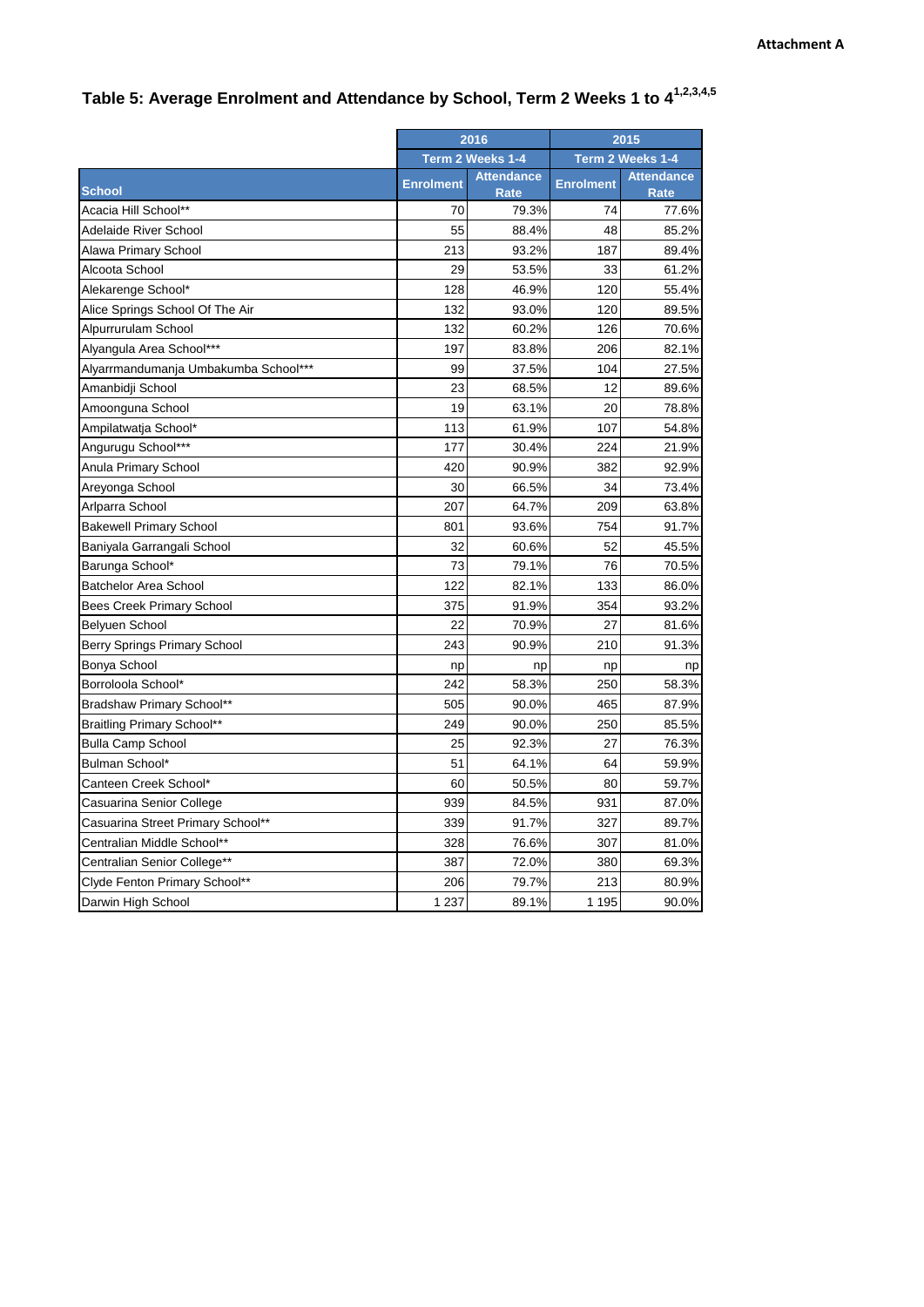## **Attachment A**

|                                  | 2016             |                           | 2015             |                           |
|----------------------------------|------------------|---------------------------|------------------|---------------------------|
|                                  | Term 2 Weeks 1-4 |                           | Term 2 Weeks 1-4 |                           |
| <b>School</b>                    | <b>Enrolment</b> | <b>Attendance</b><br>Rate | <b>Enrolment</b> | <b>Attendance</b><br>Rate |
| Darwin Middle School             | 747              | 89.2%                     | 612              | 91.0%                     |
| Docker River School              |                  |                           | 40               | 30.6%                     |
| Douglas Daly School              | 12               | 84.2%                     | np               | np                        |
| Dripstone Middle School          | 533              | 89.2%                     | 556              | 90.2%                     |
| <b>Driver Primary School</b>     | 482              | 90.5%                     | 468              | 90.9%                     |
| Dundee Beach School              | 30               | 86.0%                     | 32               | 75.3%                     |
| <b>Durack Primary School</b>     | 465              | 93.2%                     | 393              | 92.7%                     |
| Elliott School*                  | 80               | 79.7%                     | 95               | 75.7%                     |
| Epenarra School*                 | 41               | 61.4%                     | 49               | 64.2%                     |
| Finke School                     | 30               | 70.9%                     | 36               | 78.4%                     |
| Gapuwiyak School***              | 238              | 33.6%                     | 324              | 47.8%                     |
| Gillen Primary School**          | 276              | 82.9%                     | 260              | 84.5%                     |
| Girraween Primary School         | 473              | 92.0%                     | 460              | 92.5%                     |
| <b>Gray Primary School</b>       | 346              | 89.0%                     | 347              | 87.8%                     |
| Gunbalanya School***             | 279              | 46.9%                     | 313              | 47.3%                     |
| <b>Haasts Bluff School</b>       | 29               | 57.6%                     | 36               | 59.6%                     |
| Harts Range School               | 63               | 57.8%                     | 72               | 64.6%                     |
| <b>Henbury School</b>            | 107              | 83.9%                     | 98               | 87.5%                     |
| Howard Springs Primary School    | 274              | 87.6%                     | 241              | 89.8%                     |
| Humpty Doo Primary School        | 415              | 88.2%                     | 399              | 91.7%                     |
| Imanpa School                    | 16               | 66.3%                     | 21               | 76.2%                     |
| Jabiru Area School               | 243              | 80.7%                     | 263              | 76.5%                     |
| Jilkminggan School*              | 93               | 48.2%                     | 91               | 56.2%                     |
| Jingili Primary School           | 331              | 89.6%                     | 334              | 93.0%                     |
| Kalkaringi School*               | 151              | 62.5%                     | 151              | 61.0%                     |
| Karama Primary School            | 213              | 86.7%                     | 221              | 89.4%                     |
| Katherine High School**          | 624              | 69.9%                     | 607              | 78.3%                     |
| Katherine School Of The Air      | 157              |                           | 197              |                           |
| Katherine South Primary School** | 389              | 87.8%                     | 387              | 86.0%                     |
| Kiana School                     | 13               | 76.7%                     | 14               | 69.6%                     |
| Kintore Street School**          | 34               | 87.4%                     | 27               | 78.2%                     |
| Laiamanu School***               | 231              | 56.6%                     | 226              | 46.4%                     |
| Laramba School                   | 63               | 72.1%                     | 70               | 58.5%                     |
| Larapinta Primary School**       | 303              | 88.5%                     | 279              | 89.6%                     |
| Larrakeyah Primary School        | 427              | 91.4%                     | 377              | 92.9%                     |
| Leanyer Primary School           | 610              | 92.3%                     | 547              | 93.1%                     |
| Ludmilla Primary School          | 109              | 83.2%                     | 119              | 84.1%                     |
| MacFarlane Primary School**      | 232              | 77.4%                     | 222              | 79.1%                     |
| Malak Primary School             | 259              | 89.2%                     | 258              | 91.0%                     |
| Mamaruni School                  | 45               | 41.5%                     | 48               | 50.4%                     |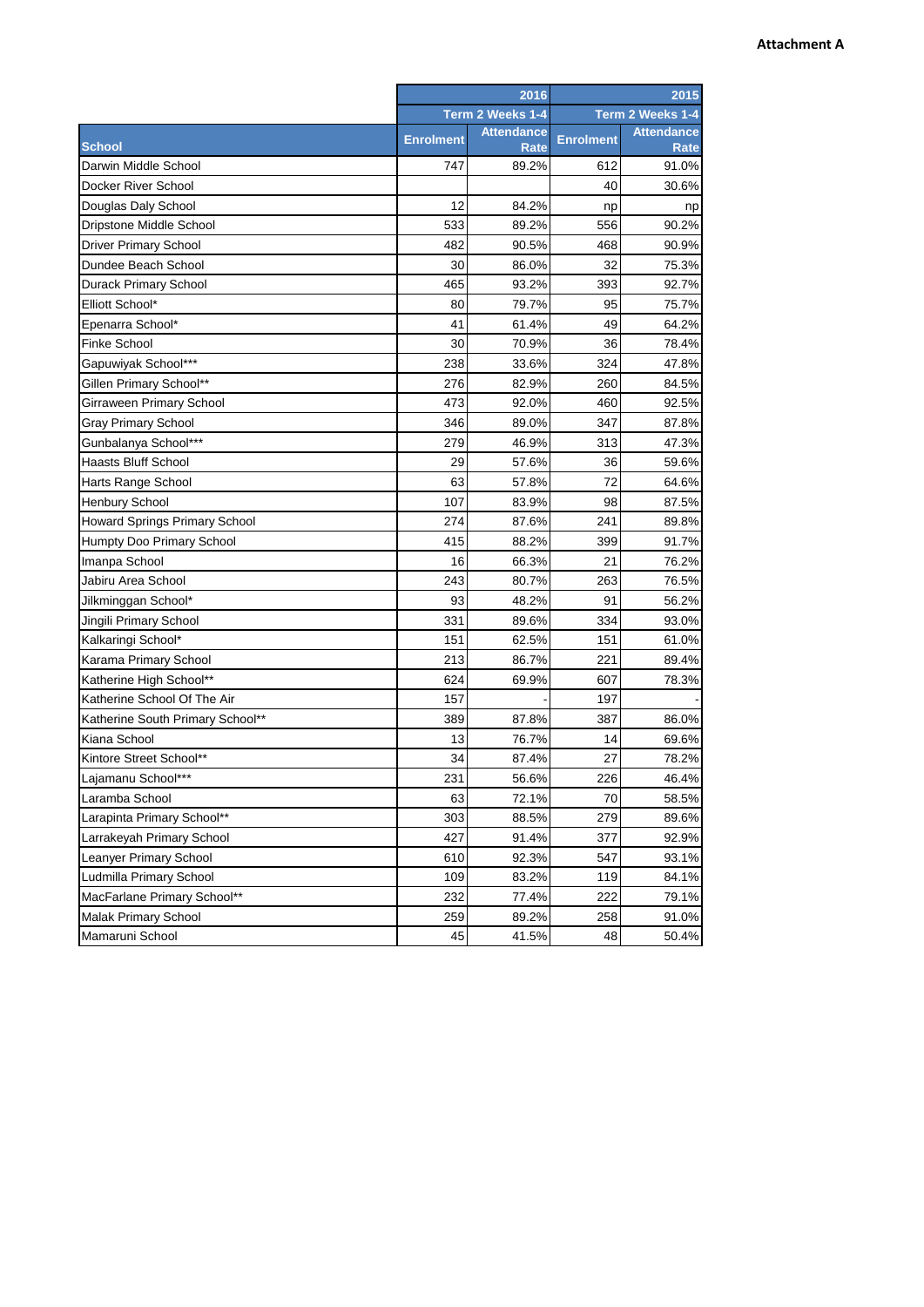## **Attachment A**

|                                                 | 2016             |                                  | 2015             |                           |
|-------------------------------------------------|------------------|----------------------------------|------------------|---------------------------|
|                                                 | Term 2 Weeks 1-4 |                                  | Term 2 Weeks 1-4 |                           |
| <b>School</b>                                   | <b>Enrolment</b> | <b>Attendance</b><br><b>Rate</b> | <b>Enrolment</b> | <b>Attendance</b><br>Rate |
| Maningrida College***                           | 681              | 49.5%                            | 692              | 45.4%                     |
| Manunda Terrace Primary School                  | 174              | 87.5%                            | 199              | 85.3%                     |
| Manyallaluk School                              | 29               | 55.4%                            | 22               | 71.6%                     |
| Mataranka School                                | 38               | 89.8%                            | 42               | 90.4%                     |
| Mbunghara School                                | np               | np                               | np               | np                        |
| Middle Point School                             | 33               | 87.0%                            | 23               | 91.1%                     |
| Milikapiti School**                             | 70               | 80.1%                            | 77               | 81.1%                     |
| Milingimbi School***                            | 403              | 46.7%                            | 376              | 50.2%                     |
| <b>Millner Primary School</b>                   | 193              | 88.3%                            | 175              | 89.9%                     |
| Milyakburra School***                           | 35               | 62.4%                            | 34               | 52.1%                     |
| Minyerri School                                 | 163              | 82.4%                            | 164              | 76.4%                     |
| Moil Primary School                             | 232              | 87.4%                            | 260              | 90.2%                     |
| <b>Moulden Primary School</b>                   | 363              | 85.0%                            | 363              | 86.1%                     |
| Mount Allan School                              | 65               | 60.4%                            | 75               | 53.7%                     |
| Mulga Bore School                               | 13               | 17.4%                            | 22               | 18.8%                     |
| Murray Downs School                             | 17               | 44.3%                            | 28               | 75.5%                     |
| Mutitjulu School                                | 33               | 48.6%                            | 33               | 57.0%                     |
| Nakara Primary School                           | 584              | 90.9%                            | 525              | 90.6%                     |
| Nemarluk School                                 | 156              | 85.0%                            | 146              | 86.2%                     |
| <b>Neutral Junction School</b>                  | 21               | 54.8%                            | 30               | 63.2%                     |
| Newcastle Waters School                         | np               | np                               | np               | np                        |
| Nganambala School                               | 33               | 63.1%                            | 27               | 91.3%                     |
| Nganmarriyanga School                           | 136              | 57.1%                            | 125              | 59.5%                     |
| Ngukurr School***                               | 319              | 69.0%                            | 316              | 70.4%                     |
| Nhulunbuy High School***                        | 222              | 78.0%                            | 188              | 80.0%                     |
| Nhulunbuy Primary School***                     | 435              | 82.4%                            | 417              | 85.7%                     |
| <b>Nightcliff Middle School</b>                 | 262              | 87.1%                            | 276              | 88.2%                     |
| <b>Nightcliff Primary School</b>                | 538              | 90.7%                            | 519              | 89.5%                     |
| Northern Territory School of Distance Education | 373              | 100.0%                           | 393              | 100.0%                    |
| Ntaria School***                                | 177              | 60.9%                            | 191              | 60.7%                     |
| Numbulwar School***                             | 156              | 49.7%                            | 159              | 53.3%                     |
| Nyirripi School                                 | 30               | 52.2%                            | 32               | 52.3%                     |
| Palmerston Senior College                       | 503              | 81.5%                            | 481              | 81.4%                     |
| Papunya School*                                 | 139              | 64.4%                            | 118              | 57.2%                     |
| Parap Primary School                            | 546              | 93.1%                            | 515              | 92.5%                     |
| Peppimenarti School                             | 30               | 82.7%                            | 36               | 86.7%                     |
| Pigeon Hole School                              | 29               | 81.9%                            | 21               | 72.8%                     |
| Pine Creek School                               | 42               | 71.3%                            | 46               | 79.1%                     |
| Pularumpi School**                              | 68               | 75.1%                            | 72               | 79.2%                     |
| Ramingining School*                             | 277              | 64.6%                            | 267              | 64.2%                     |